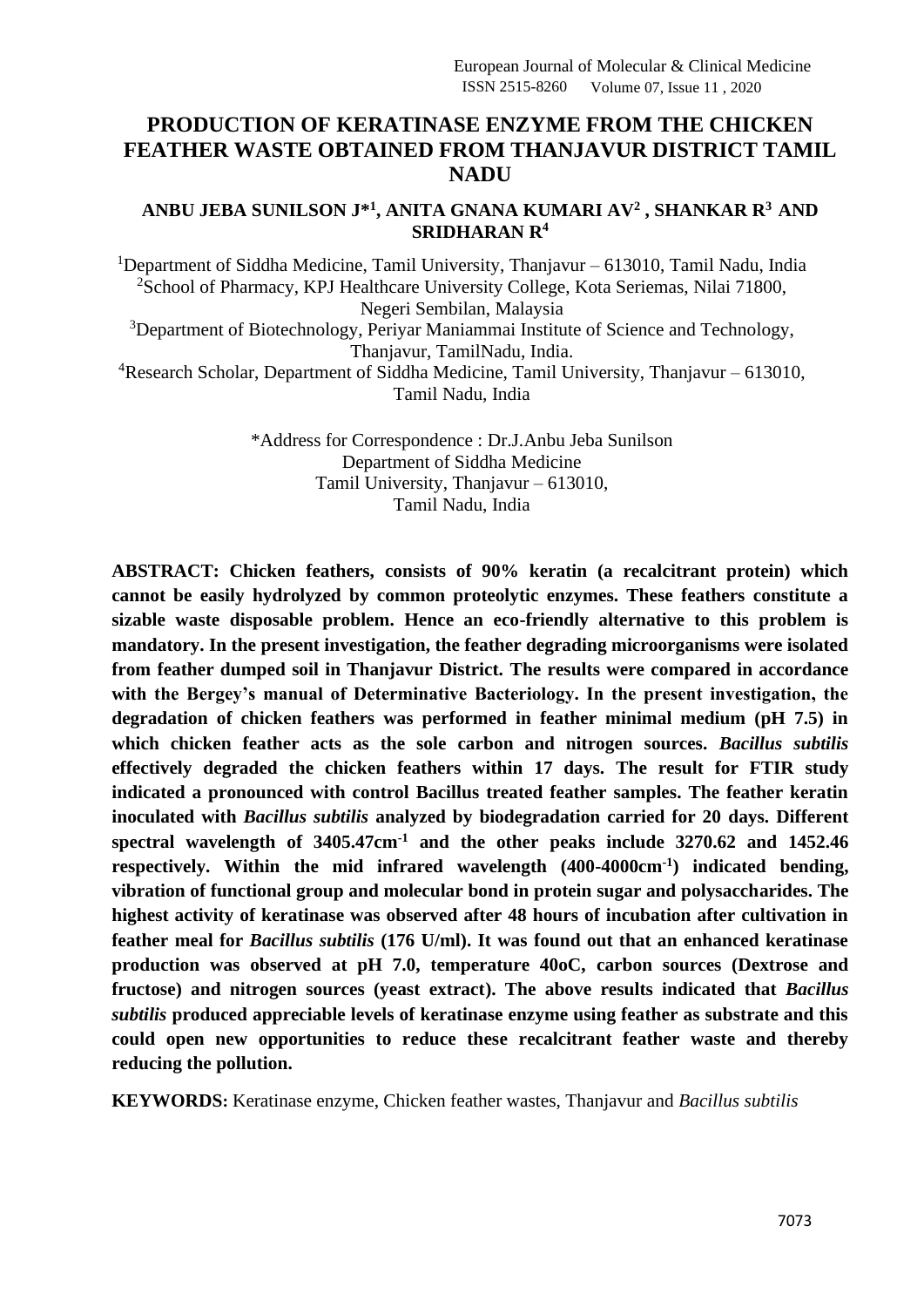#### **INTRODUCTION:**

Every year more than 20,000 tons of feathers are produced as waste poultry farming. Insoluble and hard-to-degrade animal proteins are ubiquitously present throughout animal bodies e.g., nails, horns, hair, wool and feather. Feather wastes are generated in large quantities as a byproduct of commercial poultry processing **[1]**. The feather of poultry was recognized as an important bioresource with an annual production up to several million tons by the chicken industry in the world **[2].** Feather consists of almost 80 - 90 % pure β-keratin. Because animals do not secrete enzymes that can break down disulfide bonds or crosslinkage of keratin, they are unable to digest feather protein **[3].** A total of 5-7% weight of mature chicken comprises of feather. Feathers function as insulation, protection, waterproofing, coloration and flight. Typically, as each bird has up to 125 grams of feather, the weekly worldwide production of feather waste is about 3000 tons **[4].** Discarded feather also causes various human ailment including chlorosis, mycoplasmosis and fowl cholera **[5].**

The feathers which are hydrolyzed by mechanical or chemical treatment can be converted to feed-stuffs, fertilizers, glues and foils. This process in addition to being energy intensive, it also results in the loss of some essential amino acids **[6].** Chicken feather contains approximately 90% keratin, 8% water and 1% lipids. Keratin is rich in cysteine bonds and its hydrophobic side chains make it water proof by mass **[7].** Keratin is a protein with 95% amino acids and has a molecular weight of 10.168 kilo Dalton. Keratins were the most abundant proteins in epithelial cells of vertebrates and represent the major constituents of skin and its appendages such as nail, hair, feather and wool. The protein chains were packed tightly either in  $\alpha$  – helix (α-Keratins) or in β –sheet (β-keratins) structures which fold into a final three-dimensional form. The pungent smells of burning hair and rubber are due to the sulfur compounds formed. Extensive disulfide bonding contributes to the insolubility of keratins, accepts in dissociating or reducing agents **[8].**

The advantages of enzymatic dehairing include hair- saving dehairing process, a reduction of sulfide content in the effluent, recovery of hair which is of good quality and elimination of the bate in the de- liming **[9,10,11].** A number of feather degrading species of bacteria, actinomycetes and fungi have been used for the production of keratinase enzyme in submerged as well as in solid state fermentation. Most of keratinase enzyme from microbial sources is extracellular and inducible by keratin waste. These enzymes make it possible for the bacteria to obtain carbon, sulfur and energy for their growth and maintenance from the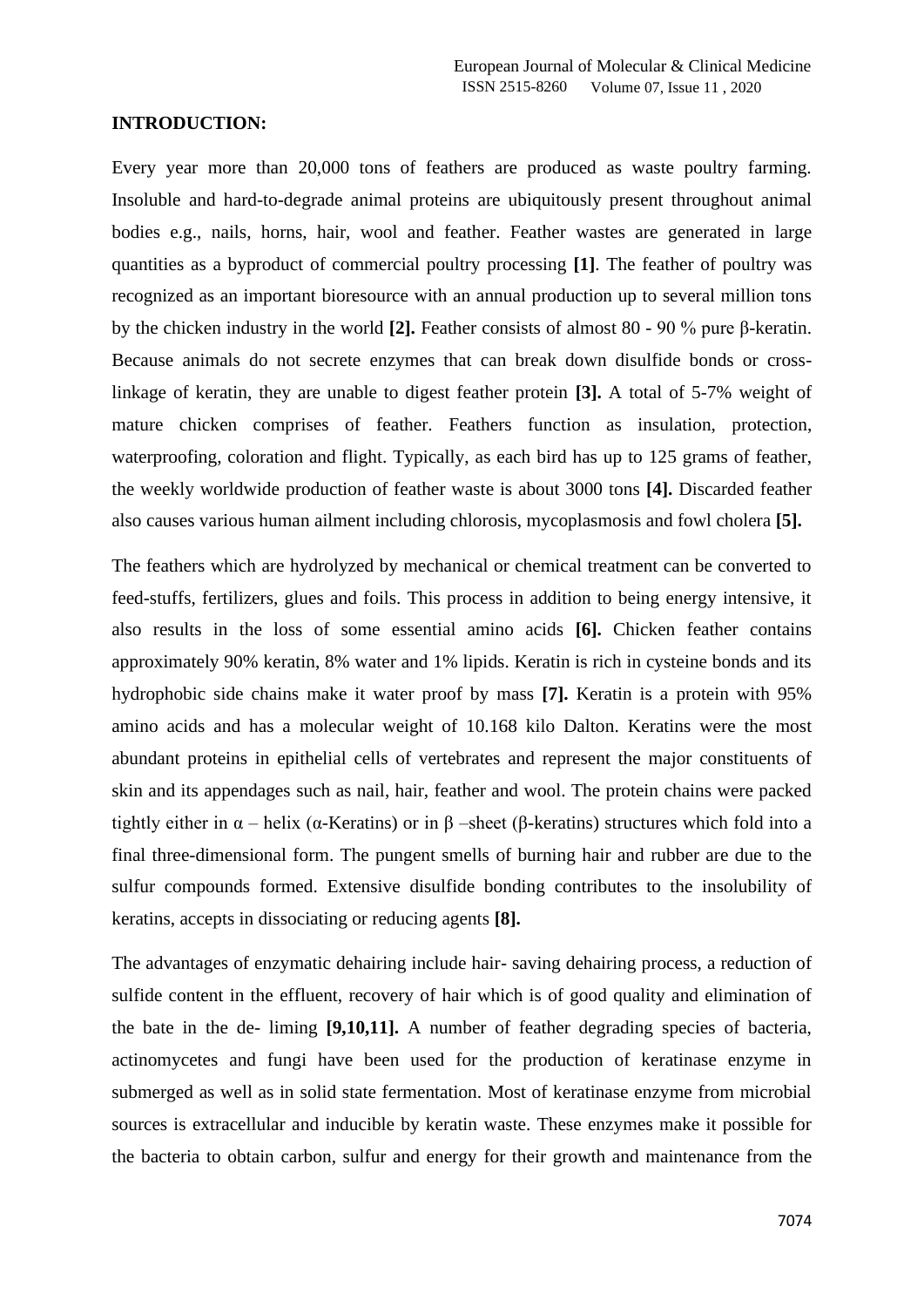degradation of beta keratin **[12].** Therefore, the present work continues in the way of effective degradation of feather keratin using low cost and expense and also to prove the physiological parameters influence the effective degradation of keratin which in turn useful for the environmental application to clean up the world causing pollution. Further the application of keratinase will be carried to study the effectiveness of its application in industry.



 **Fig.1: The Structure of keratin**

## **MATERIALS AND METHODS:**

#### **Collection of soil sample**

The feather dumped soil samples were taken from the dumping sites of Thanjavur District. The soil samples were collected from the superficial layer, at a depth of 3-5 cm. These samples were placed in a sterile plastic bag.

#### **Enrichment for the isolation of keratinolytic bacteria**

About 100 g of the collected feather dumped soils were kept in a plastic container along with 2 g of chopped chicken feather (about 3 cm size), homogenously mixed and incubated at room temperature. The samples were kept moistened with water at 2 days interval for 2 weeks. From this sample, about 1 g of partially degraded feather-soil mix was inoculated in a 500 ml Erlenmeyer flask containing 100 ml of peptone-yeast extract medium (g/l): peptone – 10 g, yeast extract – 5 g, NaCl – 5 g, pH – 7) for 24 hours at 37<sup>o</sup>C in an orbital shaker at 100 rpm.

# **Isolation of microorganisms from enriched culture**

About 1 g of the enriched sample was serially diluted in sterile saline up to  $10^{-8}$  dilutions.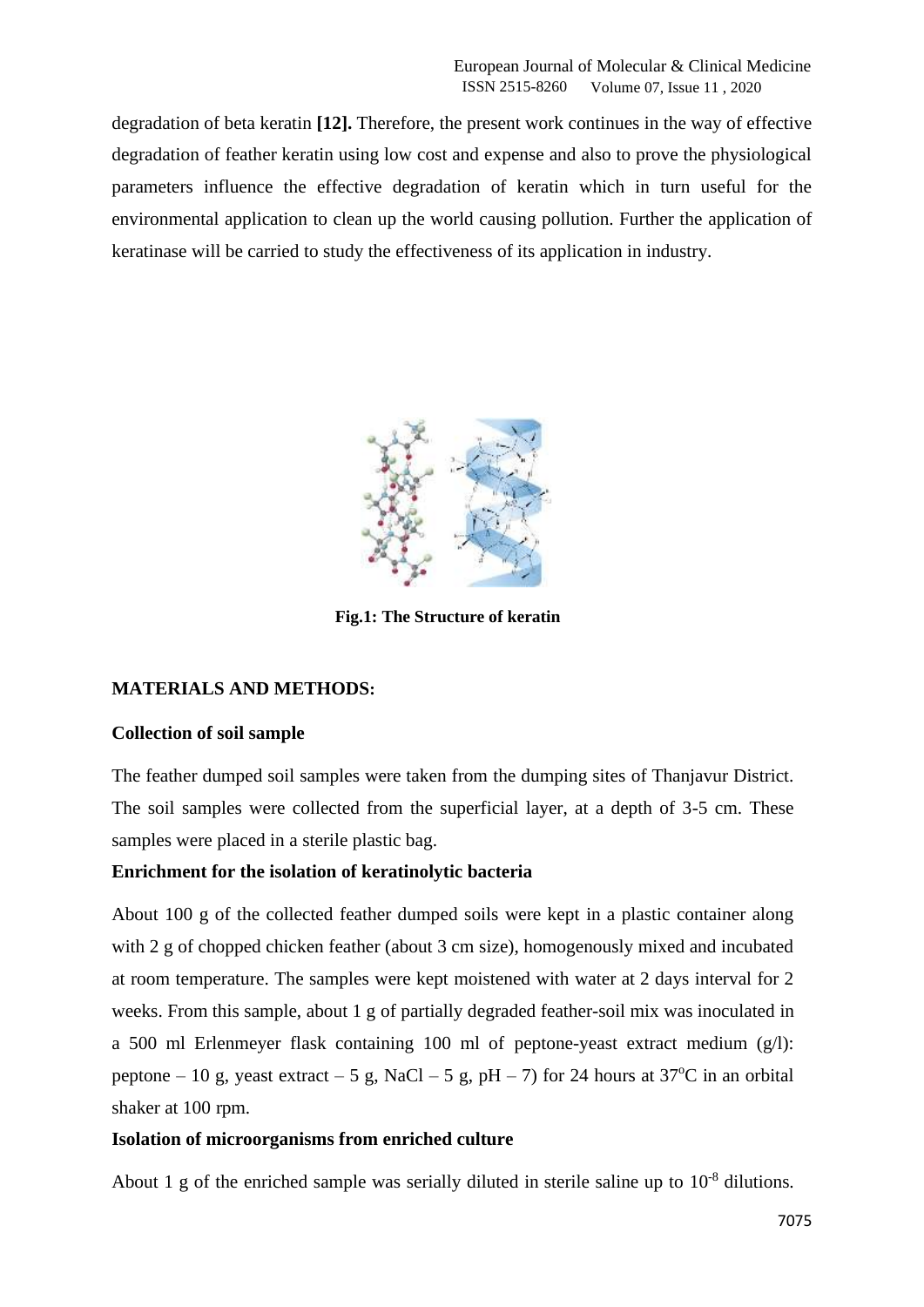A suitable dilution of this sample was spread plated on the nutrient agar plates. The plates were incubated at 37<sup>o</sup>C and the number of the colonies was counted after 24 hours of incubation. The appeared colonies were checked for spore formers and streaked on Nutrient agar slants for further study. For long term preservation of the pure cultures, maintained the culture in 20% glycerol stock.

#### **Screening on keratin agar**

The isolates were screened for its keratinolytic activity in Feather meal agar at  $37^{\circ}$ C for  $72$ hours. The strain which exhibited largest clearing zones were selected, identified and grown in cultivation medium for enzyme production **[5].**

#### **Identification and characterization of isolated organisms**

The Morphological characteristics such as abundance of growth, pigmentation, optical characteristics, size and shape were studied on Nutrient agar plates.

#### **Gram's staining:**

The isolate was smeared on the glass slide and heat fixed. The crystal violet dye was added, kept for 1 min and washed in running tap water. Then the gram's iodine was added, kept for 1 min and washed in running tap water. It was decolorized with ethanol and then counter stained with safranine and washed in running tap water. It was observed in compound microscope. The bacteria that retained the crystal violet strain (appear violet) was designated as gram positive and those cells that stained with pink colour are called gram negative.

#### **Spore staining (schaeffer- fulton method):**

The isolate was smeared in the slide and heat fixed. Then the slide was flooded with malachite green and steam heat the slide for 2-3 min. Cool the slide and washed in running tap water. It was then added with counter stain safranin and kept for 30 sec. Wash the slide with running tap water. Air dried the slide and examined under oil immersion, in microscope. The spores appeared green in colour while the vegetative cells appeared red in colour.

#### **Hanging drop method**

One loop full of inoculum was kept at the center of the cover slip. The cavity of slide was placed over the coverslip and turned over to prepare a hanging drop. It was viewed under microscope. The motility was determined from the swarming movement of the microorganisms.

#### **Bio chemical characterization indole production test**

Indole production test is used to test whether the organism can have the ability to produce indole. Peptone broth was prepared, sterilized and cooled. Inoculate the test organism to the sterile peptone broth and incubate the tubes at  $37^{\circ}$ C for 24 hrs. The culture producing the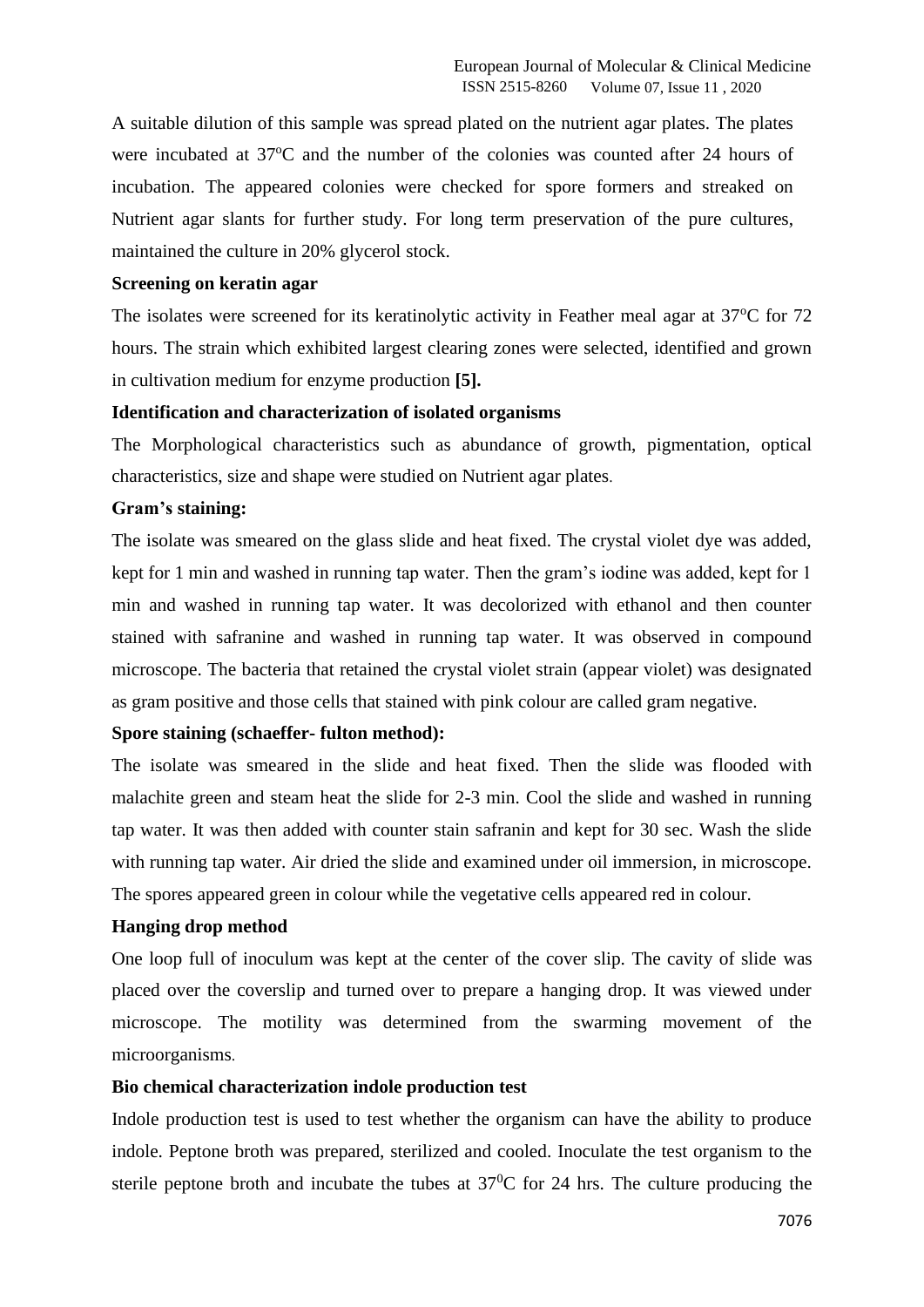cherry red colour ring following the addition of kovac's reagent indicated as positive. The absent of red colouration indicate a negative result.

## **Methyl red test**

Methyl red test is employed to detect the ability of microorganisms to oxidize glucose with the production of high concentration of acid end products. The isolated 24 organisms were inoculated into test tubes containing sterile MR-VP broth and incubate the tubes for 24 to 48 hrs at 37<sup>0</sup>C. After incubation, add 7-8 drops of methyl red indicator and appearance of red color indicated the positive result.

#### **Voges-Proskauer test**

This test is also known as the acetoin production test. This test is used to differentiate the capacity of organisms to produce some nonacidic (or) neutral end product such as acetyl methyl carbinol (or) 2, 3, -butanediol. The isolated organisms were inoculated into sterile MR-VP broth tubes and incubate for  $24$  hrs at  $37^{\circ}$ C. Development of deep rose color following the addition of Barritt's reagent A and B indicated the positive result. The absence of deep rose color is a negative result.

## **Citrate utilization test**

Some of the organisms were capable of utilizing citrate as the sole carbon source and mono ammonium phosphate at the sole source of nitrogen. As a result, the pH of the medium change, this was indicated by changes in the indicator present in the medium. Simmon's citrate medium was prepared, sterilized, and kept in a slanting position and allowed the tubes to solidify. The test organism was streaked on the slant and incubated at  $37^{\circ}$ C for 24hrs. The change of color from green to Prussian blue coloured slant indicated the positive result.

#### **Triple sugar iron test**

TSI test is used to differentiate the isolate according to the ability to ferment lactose, sucrose and glucose and production of hydrogen sulfide. Triple sugar iron agar medium was prepared and sterilized. Kept the tubes as slant and butt and allow it to solidify. Streak a loop full of test organisms on the surface of the slant and incubate at  $37^{\circ}$ C for 24 hrs. Acidification of the medium caused by the isolates attacking one of the sugars causes the phenol red indicator to change to yellow colour. Gas production is indicated by bubble formation in the butt. Hydrogen sulphide production causes the formation of a black precipitate at the junction between the slope and the butt**.** 

# **Nitrate reduction test**

This test is used to detect whether the organism reduced the nitrates to nitrites or not. Nitrate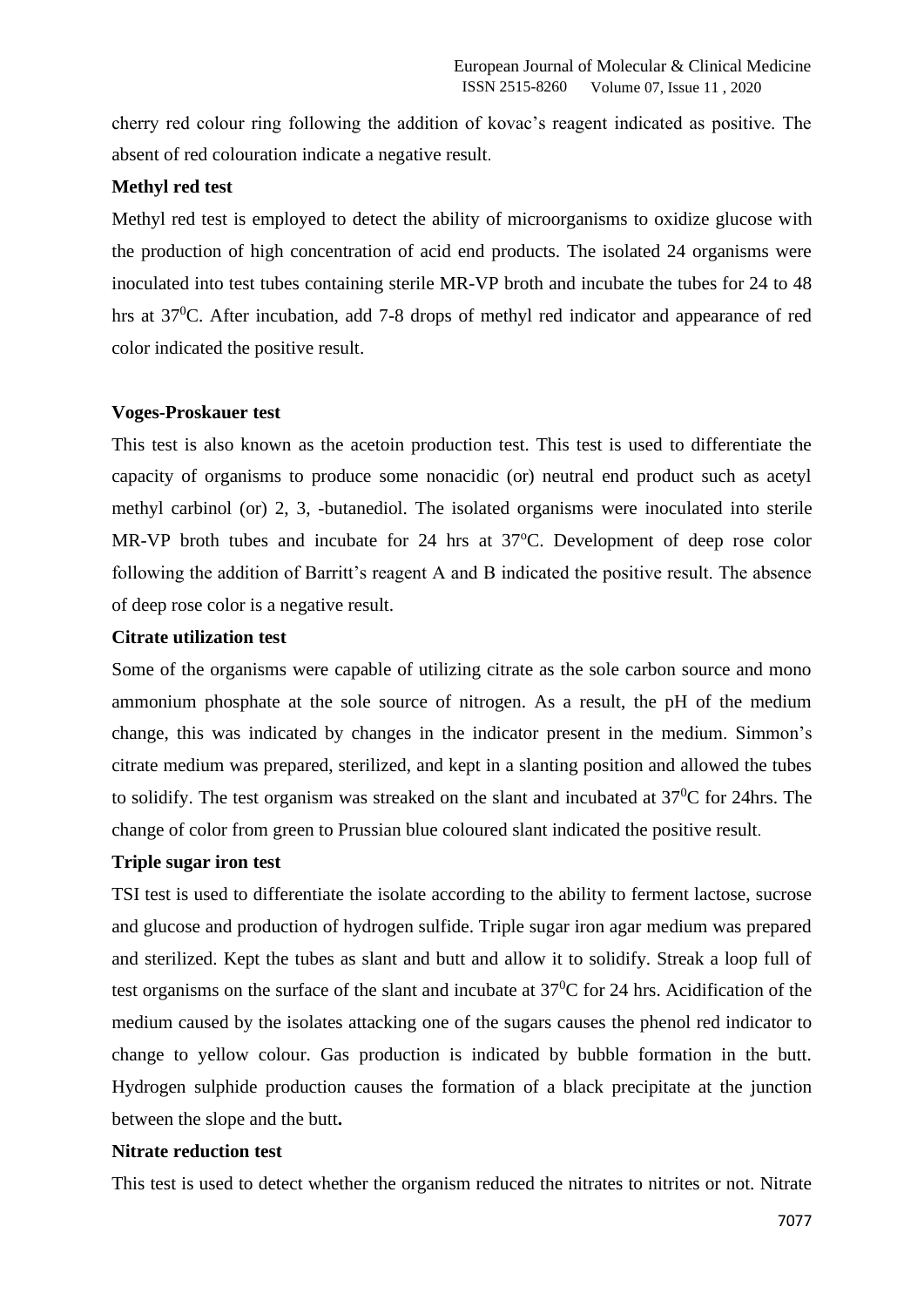broth was prepared and sterilized. Inoculate one loop full of test culture and incubate at  $37^{\circ}$ C for 98hrs. Following incubation, add 0.1 ml of test reagent (sulphanilic acid and αnapthalamine) to the test culture. A red colour developing within a few minutes indicated the presence of nitrites and hence the ability of the organisms to reduce nitrates.

## **Gelatin hydrolysis**

Gelatin is an incomplete protein lacking the essential amino acids tryptophan and it acts as nutrient sources for many microorganisms. When gelatin is enzymatically hydrolyzed into amino acids, it loses its stability to become gel even at low temperature. Prepare nutrient gelatin tubes and sterilized. Inoculate the test organisms on to the tubes and incubate at  $37^{\circ}$ C for 24 – 48 hrs. Following incubation, the tubes are placed in a refrigerator at  $4^0C$  for 30 min. Cultures those remain liquefied after 30 min showed positive result and that remained solid showed negative result.

#### **Starch hydrolysis**

This test is to detect the ability of microorganisms to hydrolyze the starch by means of the extracellular enzyme like amylase. Starch agar medium was sterilized and make a single line of streak of the organisms across the center of the starch agar plate. Incubate the plates at  $37<sup>0</sup>$ C for 24 hrs for sufficient growth. After incubation, flood the plate with iodine solution. Hydrolysis is indicated by clear zones around the growth which indicated the positive result**.** 

#### **Biodegradation studies (in synthetic medium)**

Feather degradation by the selected Bacillus strains was carried out in a 250 ml Erlenmeyer flask containing 100 ml of basal feather medium with 1 g of chicken feathers. Bacterial culture (5% inoculum) grown on nutrient broth at  $37^{\circ}$ C, 150 rpm for 24 hours was used as inoculum. After inoculation, the flasks were then kept at  $37^{\circ}$ C at 150 rpm for 20 days. The degraded feather residue was air dried and the degraded end products were analyzed by Fourier transform infrared spectroscopy (FTIR).

## **Fourier transform infrared spectroscopy**

(FTIR) Fourier Transform Infrared Spectroscopy (FTIR) is a powerful tool for identifying types of chemical bonds in molecules by producing an infrared absorption spectrum that is like a molecular "fingerprint". FTIR can be used to identify chemicals from spills, paints, polymers, coatings, drugs and contaminants. FTIR is perhaps the most powerful tool for identifying types of chemical bonds (functional groups). The wavelength of light absorbed is characteristic of the chemical bond as can be seen in the annotated spectrum. FTIR can be used for some quantitative analysis. Usually these are rather simple types of tests in the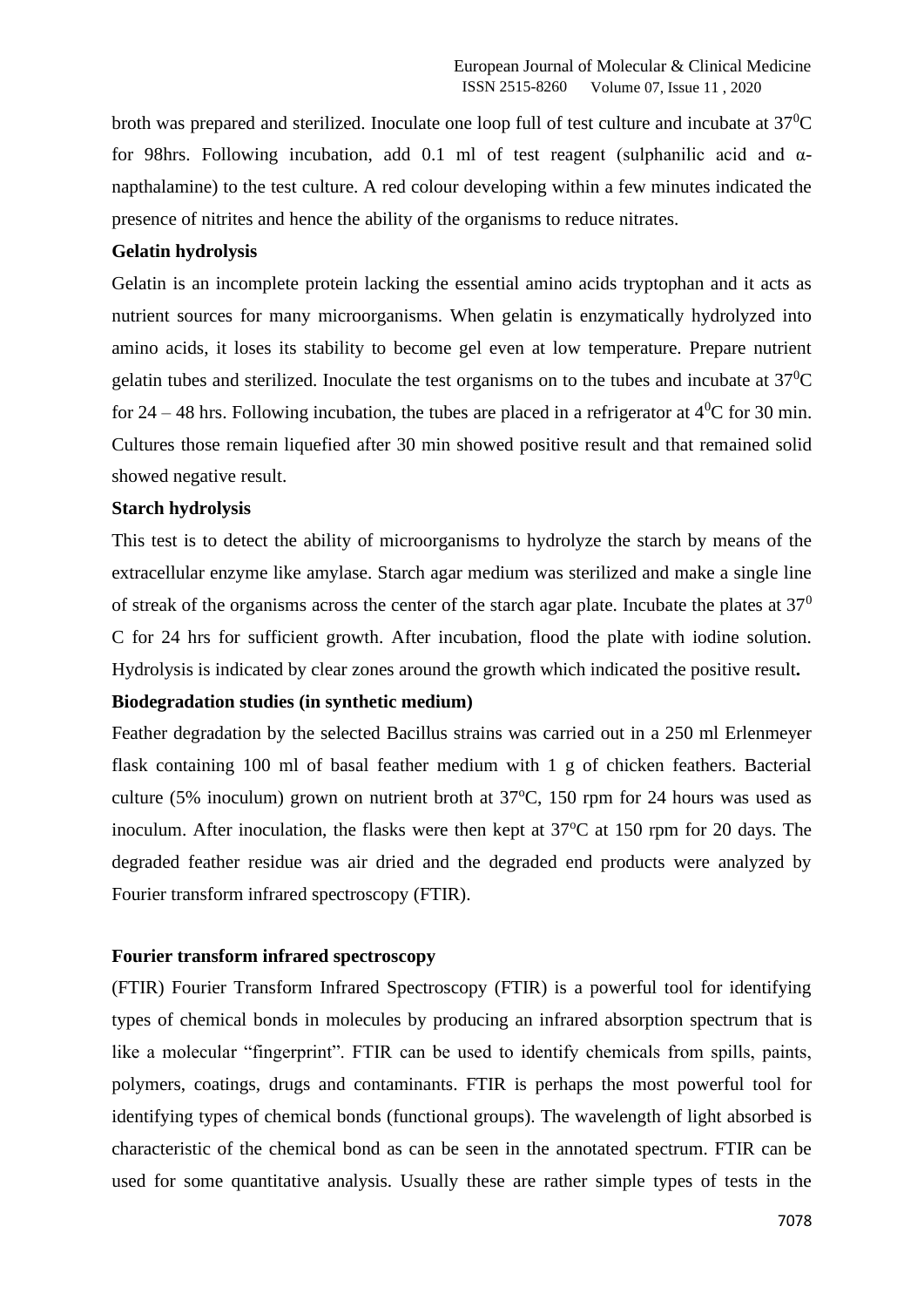concentration range of a few ppm upto the percent level.

#### **Sample preparation for FTIR**

Chicken feather sample degraded by *Bacillus sp* was collected after 20 days of incubation. The chicken feather residue was air dried and used for FTIR analysis. Sample for FTIR can be prepared in a number of ways. For liquid samples, the easiest is to place one drop of sample between two plates of sodium chloride (salt). Salt is transparent to infrared light. The drop forms a thin film between the plates. Solid chicken feather samples were milled with potassium bromide (KBr) to form a very fine powder. This powder is then compressed into a thin pellet which can be analyzed. KBr is also transparent in the IR. Alternatively, solid samples can be dissolved in a solvent such as methylene chloride and the solution placed onto a single salt plate. The solvent was then evaporated off, leaving a thin film of the chicken feather residue on the plate. Solutions can also be analyzed in a liquid cell. This is a small container made from NaCl (or other IR transparent material) which can be filled with liquid, such as the extract for EPA 418.1 analysis. These create a longer path length for the sample, which leads to increased sensitivity. Sampling methods include making a mull of a powder with hydrocarbon oil or pyrolyzing insoluble polymers and using the distilled pyrolyzatee to cast a film. Materials can be placed in a attenuated total reflectance (ATR) cell and gases in cells.

#### **Assay for keratinase activity**

Azo-keratin hydrolysis provides a calorimetric assay for enzymatic activity on keratin. The inoculum was incubated in 0.9% NaCl at  $37^{\circ}$ C for 24 hours before inoculating into the basal feather broth for the crude enzyme assay **[13].** A 5%inoculum was inoculated in 100 ml of basal feather medium at 37°C and 120 rpm.

## **Synthesis and enzymatic hydrolysis of azo-keratin**

Azo-keratin was prepared by a similar method similar to a known procedure for azoalbumin. The use of azoalbumin as a substrate in the colorimetric determination of peptic and tryptic activity. Ball-milled feather powder was prepared. **[14].** About 1 g portion of the feather powder (the keratin source) was placed in a 100-ml round- bottomed reaction flask with 20 mL of deionized water. The suspension was mixed with a magnetic stirrer. Two ml of 10% NaHCO3 (w/v) were mixed into the feather suspension **[16].** In a separate 10-ml tube, 174 mg of sulfanilic acid were dissolved in 5 mL of 0.2 N NaOH. Sixty-nine mg of NaNO2were then added to the tube and dissolved. The solution was acidified with 0.4 mL of 5 N HCl, mixed for 2 min and neutralized by adding in 0.4mLof 5 N NaOH. This solution was added to the feather keratin suspension and mixed for 10 min. The reaction mixture was filtered and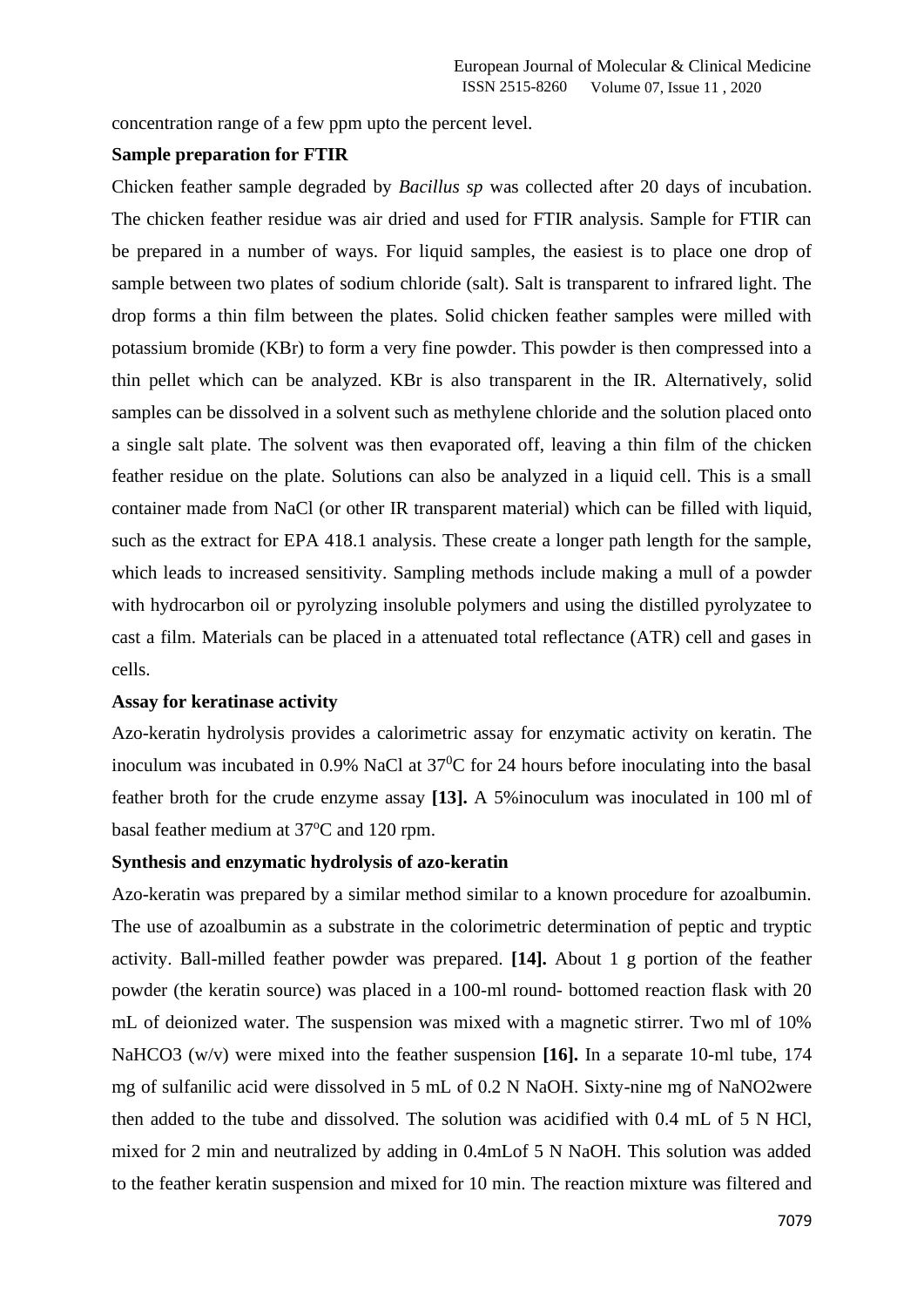the insoluble azo-keratin was rinsed thoroughly with deionized water. The azo-keratin was suspended in water and shaken at 50°C for 2 hours and filtered again. This was repeated until the pH of the filtrate reached 6.0-7.0 and the spectrophotometric absorbance of the washing at 450 nm was less than 0.01 **[16].** Finally, the wash cycles were repeated at least twice using 50mM potassium phosphate buffer, pH 7.5. The azo- keratin was washed once again with water and dried in vacuum overnight at 50°C. The resulting product is a chromogenic substrate that can be incubated with enzyme solution to produce and release soluble peptide derivatives that cause an increase in light absorbance of the solution **[16].**

#### **Enzymatic hydrolysis of azo-keratin**

This procedure tested the keratinolytic activity of keratinase on azo keratin. To begin the process, 5 mg of azo- keratin was added to a 1.5-ml centrifuge tube along with 0.8 mL of 50 mM potassium phosphate buffer, pH 7.5. This mixture was agitated until the azo-keratin was completely suspended. A0.2-ml aliquot of supernatant of crude enzyme was added to the azokeratin, mixed and incubated for 15 min at 50°C with shaking. The reaction was terminated by adding 0.2 ml of 10% trichloroacetic acid (TCA). The reaction mixture was filtered and analyzed for activity **[16].** The absorbance of the filtrate was measured at 450 nm with a UVvis spectrophotometer. A control sample was prepared by adding the TCA to a reaction mixture before the addition of enzyme solution. A unit of keratinase activity was defined as a 0.01 unit increase in the absorbance at 450 nm as compared to the control after 15 min of reaction **[16].** The enzyme activity was calculated by the following equation:  $U = 4 x \eta x$ A280 / (0.01 x T) Where,  $\eta$  – dilution rate, 4 – final reaction volume (ml), T – Time of incubation in minutes.

#### **Medium optimization for keratinase production**

Effect of various carbon sources on keratinase production feather minimal medium was prepared with different carbon sources of 1% strength (dextrose, fructose, sucrose, lactose, starch and mannitol). 0.5% inoculations from 24h nutrient broth culture was inoculated in 100ml of basal feather medium and kept in shaker with 120rpm at 37ºC for 24hrs. Effect of various nitrogen sources on keratinase production Feather minimal medium was prepared with different carbon sources of 1% strength (sodium nitrate, yeast extract, gelatin, peptone and casein). 0.5% inoculums from 24 hrs culture of the organisms was inoculated in 100ml of basal feather medium and kept in shaker with 120rpm at 37ºC for 24hrs. Effect of various pH on keratinase production feather minimal medium was prepared in different pH (5, 6, 7, 8, 9, 10). 0.5% inoculations from 24h nutrient broth culture was inoculated in 100ml of basal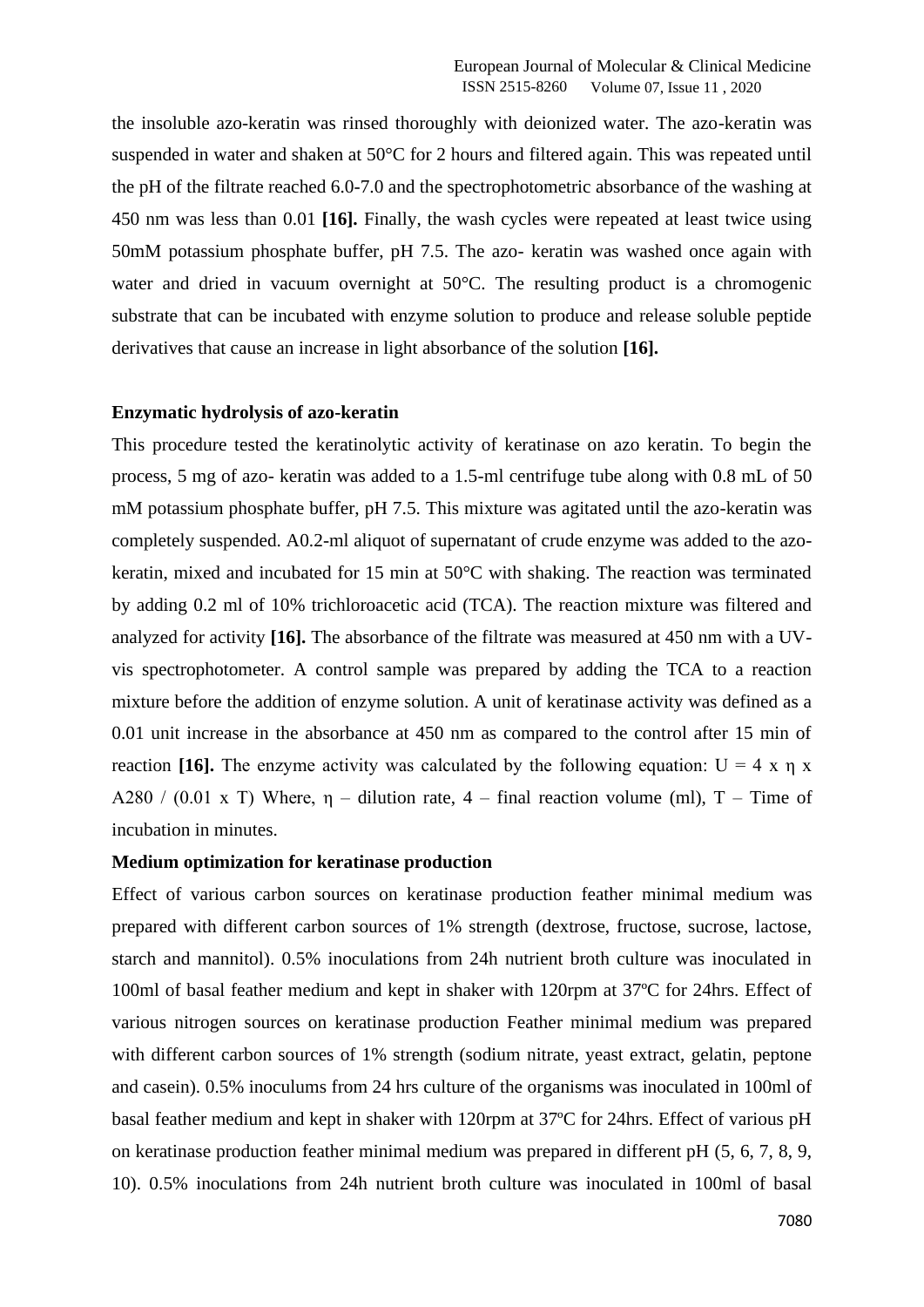feather medium and kept in shaker with 120rpm at 37ºC for 24hrs. Effect of various temperature on keratinase production feather minimal medium was prepared and 0.5% inoculums from 24hrs nutrient broth culture was inoculated in 100ml of basal feather medium subjected to 29 various temperature (30, 40, 50, 60, 70, 80ºC) and kept in shaker with 120rpm for 24hrs.

#### **Quantitative estimation of protein**

The quantitative estimation of protein was determined by the method of **[17]**, using bovine serum albumin as the standard.

#### **Procedure for standard (BSA) preparation**

Different concentrations of Standard (BSA) are prepared by mixing stock BSA solution (1mg/ml) by adding water in the test tube. The final volume in each of the test tubes is 5 ml. the BSA range is 0.05 to 1 mg/ml. From these different dilutions, pipette out 0.2 ml of protein solution to different test tubes and add 2 ml of Alkaline Copper Reagent. Mix the solutions well. The test tubes were incubated at room temperature for 10 min. Then add 0.2 ml of Folinciocalteau reagent to each tube. The test tubes were again incubated at room temperature (in dark) for 30 minutes. The absorbance was taken at 660 nm immediately. Plot the absorbance against protein concentration to get a standard calibration curve. Protocol for protein estimation of whole cell extract About 1ml sample of whole cell extract was taken and 0.2 ml of alkaline copper reagent was added. It was incubated at room temperature for 10 minutes. To that, 500μl of diluted Folin's reagent (1:1 with distilled water) was added. The test 30 tubes were incubated at room temperature for 30 minutes. Sample was read at the absorbance of 660 nm (immediately).

Protein (mg / ml) =  $\frac{O.D \text{ of the sample X Concentration of Standard X O.D of Standard}}{}$ 

ml of Sample used

## **Goat hides dehairing assays**

Freshly salted goat hide was cut into pieces of approximately 2.5×2.5 cm and washed with distilled water repeatedly (400%v/w of salted hide) with 0.3% calcium carbonate. The soaked hide pieces were incubated with enzyme  $(1\%w/w)$  of hide) in tap water having pH 7.0 at room temperature(37ºC) along with control i.e., Hide pieces were incubated without enzyme, under the same conditions. After 12h, pieces were dehaired by mechanical means and visually analyzed for color **[18,19].**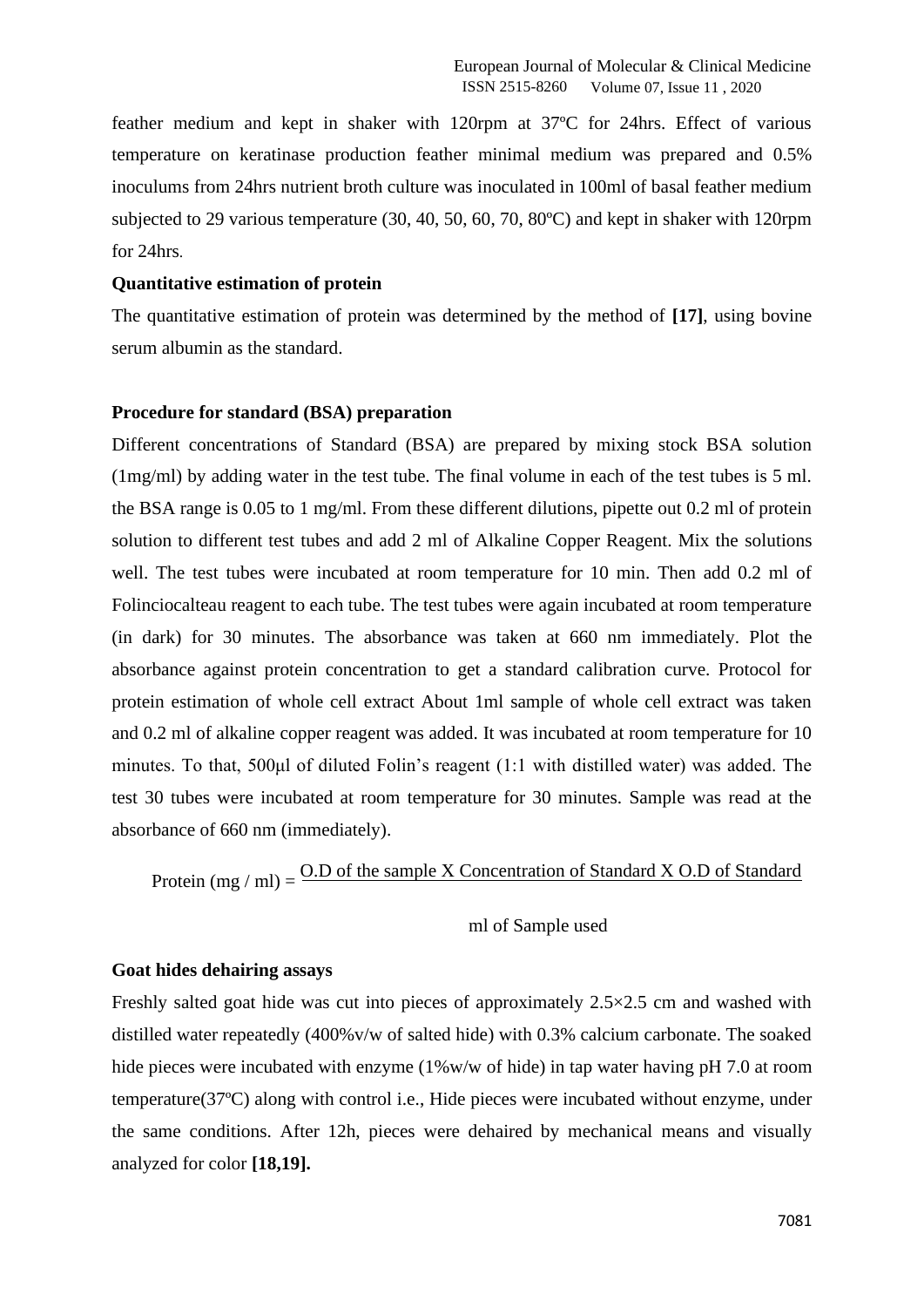#### **RESULTS:**

## **Isolation of feather degrading bacteria**

The feathers which were incubated with feather decomposed soil effluents in the laboratory for two weeks were found to be partially degraded. About 10 grams of the samples was subsequently enriched with 2 g of chopped chicken feather in the peptone yeast extract medium for the isolation of bacteria. The diluted culture of this enriched sample was transferred on to nutrient agar plate for the isolation of single colonies. The obtained colonies with different morphological characteristics were re-streaked onto the nutrient agar plate to obtain pure culture of these isolates. Two dominant colonies were selected and the obtained isolates were designated as K1 and K2.

## **Screening on feather minimal medium**

Feather minimal medium with keratin act as a sole carbon source was used for screening the keratinolytic activity of the isolate. Due to the production of keratinase enzyme, the isolates produced a remarkable zone of clearance (22 mm and 8 mm) in the feather minimal medium (Table.1).

#### **Morphological and Biochemical characterization**

The strain K1 was a gram positive, short rod-shaped spore forming organism. Further biochemical tests were conducted to ascertain the genus of the bacteria. The results were depicted in (Table.2). Indole was not produced by the organism. Glucose was not oxidized to produce acid end products in methyl red test. Acetoin and butane diol were not produced in vogesproskauer test. Citrate was utilized as its sole carbon source. Nitrates were reduced to nitrites. The organism utilized starch and gelatin. The strain fermented sugars like dextrose, Mannitol, fructose and sucrose. From the obtained results, K1 was confirmed as *Bacillus subtilis* and Colony appeared as, on nutrient agar plate the isolate K1 produced whitish to brown, irregular, dull with rough surface, undulate colonies.

#### **Degradation of chicken feather by** *Bacillus subtilis* **in synthetic medium**

*Bacillus subtilis* was able to grow and produce keratinase in feather minimal medium in which chicken feathers served as an additional carbon and nitrogen source and acted as an enzyme inducer, resulted in complete degradation within a short period of 18 days.

#### **FTIR**

The result of the FTIR studies indicated a pronounced difference between control and the experimental treated feather samples. In control keratin exhibited the peak value of 1240.23cm<sup>-1</sup> followed by similar peak of  $416.23$ ,  $663.51$ cm<sup>-1</sup>,  $451.34$ cm<sup>-1</sup> respectively. The above IR absorbance is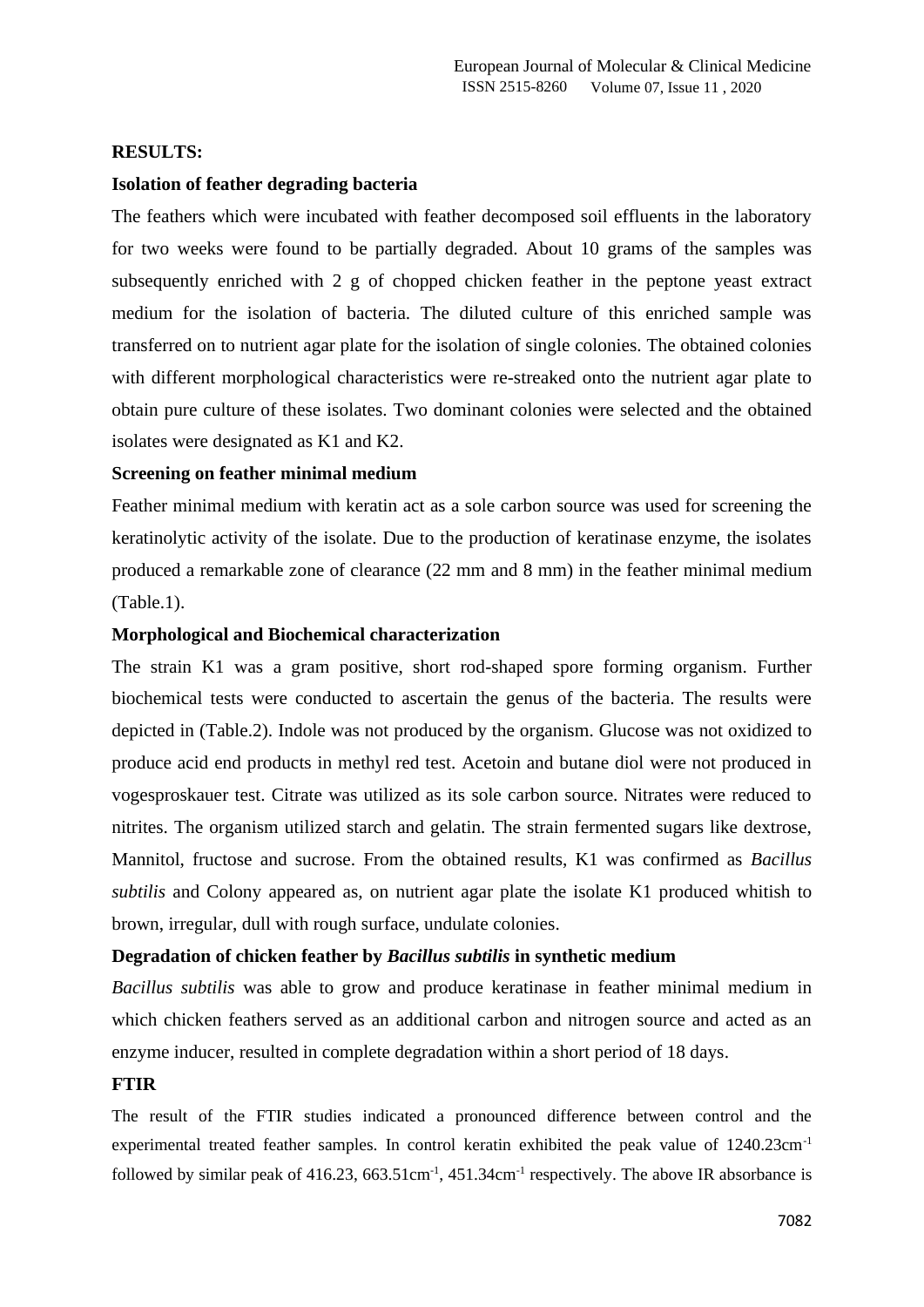a finger print region that is it hails. Within  $cm^{-1}$  the mid IR (400-4000 $cm^{-1}$ ) which is due to stretching, bending, vibration of functional group molecular bonds in protein, sugar, lipopolysacharides. Another prominant peak of 1240.23cm<sup>-1</sup> indicates a mixture region on fatty acids, bending, vibration, keratin protein and phosphate carrying compound. Fourier transform infrared spectroscopy analysis conserved with biodegradation of keratin from feather waste using *Bacillus* subtilis was studied. The result for FTIR study indicated a pronounced with control Bacillus treated feather samples. The feather keratin inoculated with *Bacillus subtilis* analyzed by biodegradation carried for 20 days. Different spectral wavelength of 3405.47cm<sup>-1</sup> and the other peaks include 3270.62 and 1452.46 respectively. Within the mid infrared wavelength (400-4000cm<sup>-1</sup>) indicated bending, vibration of functional group and molecular bond in protein sugar and polysaccharides**.** 

#### **Keratinase enzyme assay**

The enzyme assay was performed by using azokeratin as substrate. Azokeratin was synthesized by the method of **[16].** The keratinolytic activity of selected bacteria *Bacillus subtilis* was monitored during growth in feather minimal medium after 24, 48 and 72 hours. The strain grown well in basal medium with 1% chicken feathers as a sole source of carbon, nitrogen and sulphur at 37<sup>o</sup>C with pH 7.5. *Bacillus subtilis* species showed good growth and protein synthesis with a varying level of keratinolytic activity (Table.3) on feather meal. The high keratinase activity was demonstrated after 48 hours of incubation. After 72 hours, the keratinolytic activity was strongly decreased. The protein content decreased with decrease in keratinase activity**.** 

#### **Effect of carbon sources on keratinase activity**

The supplementation of additional carbon sources to the fermentation medium may influence the production of enzyme. (Table. 4) revealed that the effect of carbon sources on keratinase production after 48 hours of incubation period at 37°C. Among the different carbon sources tested, the maximum Keratinase production was recorded in dextrose(140U/ml) supplemented medium and minimum Keratinase production was recorded with Starch as carbon source (88U/ml) for *Bacillus subtilis***.** 

#### **Effect of nitrogen sources on keratinase activity**

The effect of different kinds of organic nitrogen sources on Keratinase production was studied after 48 hours of incubation period at 37°C. The maximum amount of Keratinase production was observed in yeast extract (114 U/ml) supplemented medium and minimum enzyme activity was observed in casein (100U/ml). Yeast extract was found to be the desirable nitrogen source for enhancing the production of keratinase enzyme. It is noteworthy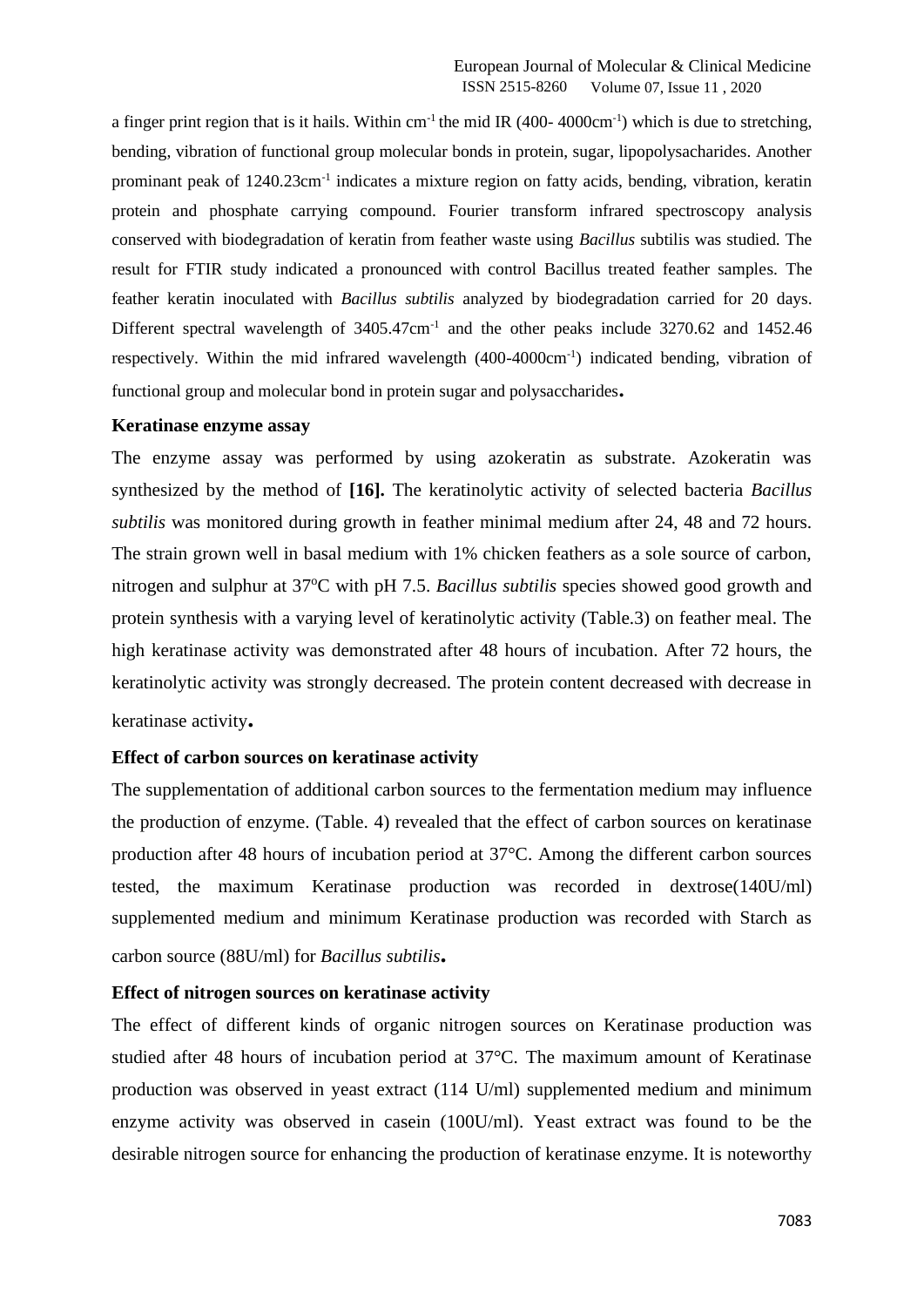to observe that, with the exception of dextrose and yeast extract, the extra additional carbon and nitrogen sources to the fermentation medium led to the remarkable reduction in feather solubilization. The results were presented in Table.5

# **Effect of pH on keratinase activity**

The growth and keratinolytic enzyme synthesis were greatly influenced by initial medium pH. In the present investigation, the enzyme stability was studied at 34 various pH ranging from 5-10 after 48 hours of incubation period at 37°C was depicted in Table. 7. The results exhibited a gradual increase in the activity with increasing pH upto the optimum followed by the gradual fall in the activity. The activity was decreasing under acidic conditions and stable at basic pH. The maximum Keratinase production was observed at pH 7.0 (120 U/ml) (Table.6)

#### **Effect of temperature on keratinase activity**

Temperature is an important environmental factor affecting the growth and production of metabolites by microorganisms. The effect of temperature on keratinase activity was recorded from 30-80oC. The maximum Keratinase production was obtained at 40°C (122U/ml). The influence of temperature on the enzyme activity and stability was presented in Table.7. With the increase in temperature, the enzyme was inactivated considerably.

## **Application of keratinase enzyme in dehairing process**

Temperature plays an important role in the keratinase production and feather solubilization. In the present study, the keratinolytic activity was detectable between  $30$  and  $80^{\circ}$ C. The maximum activity was obtained at temperature 40<sup>o</sup>C for *Bacillus subtilis* with 122U/ml. [19] studied the keratinolytic abilities of *Bacillus polymyxa* and *Bacillus cereus* in feather minimal medium. They found out that 50<sup>o</sup>C and 45<sup>o</sup>C were the optimum temperature for *B. polymyxa* and *B. cereus*.

## **DISCUSSION:**

The *Bacillus subtilis* effectively remove the goat skin hair with in 24hrs. This strain is selectively degrading the goat hair only without damaging other layers of the goat skin. It was similar to that the enzymatic dehairing process has been gaining importance as an alternative chemical methodology in present day scenario as this process is significant in the reduction of toxicity in addition to improvement of leather quality **[20].** However, most of the proteases reported so far were unsuitable for dehairing purpose because of the associated collagendegrading activity **[21]**. They selectively degrade the soft keratin tissue in the follicle, thereby pulling out intact hairs without affecting tensile strength of the leather [**18**]. Keratinase similarly from *B. cereus* exhibited a remarkable dehairing capabilities was reported by **[21].**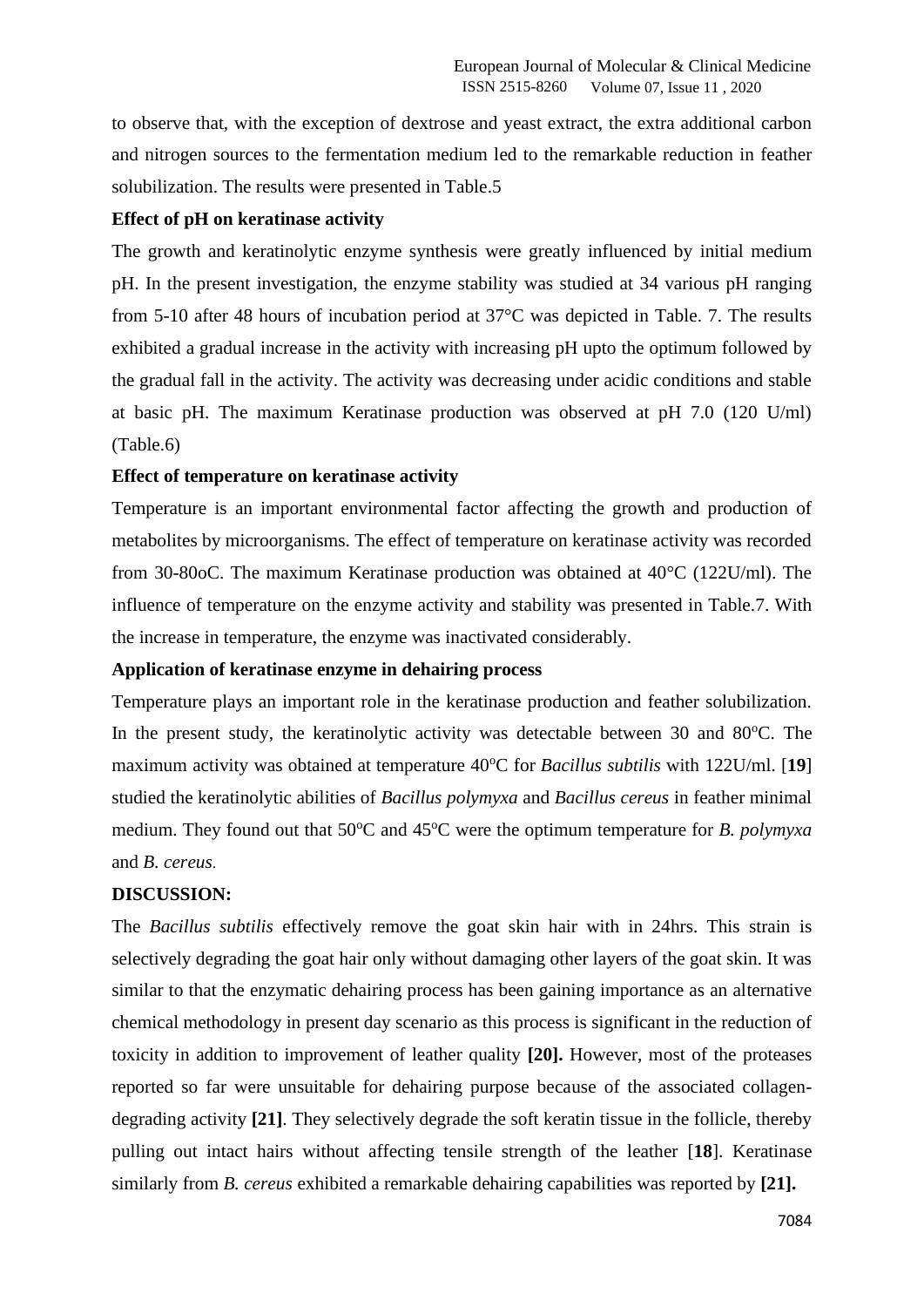The ability of *Bacillus subtilis* to grow and produce appreciable levels of keratinase using feather as substrate could open new opportunities for the achievement of efficient biodegradation of keratin containing wastes and thereby help to reduce the environmental impact of such bio waste.

| Table 1: Screening for keratinolytic activity of K1 and K2 |  |  |  |
|------------------------------------------------------------|--|--|--|
|                                                            |  |  |  |

| S. No | <b>Isolates</b> | Keratinolytic<br><b>Activity (in mm)</b> |
|-------|-----------------|------------------------------------------|
|       | K1              | 22                                       |
|       | K2              | 08                                       |

|  |  | Table 2: Morphological, physiological and biochemical characteristics of K1 |  |
|--|--|-----------------------------------------------------------------------------|--|
|  |  |                                                                             |  |

|                                           | <b>Characterization of</b><br><b>Bacteria</b> | <b>Observation</b>                          |
|-------------------------------------------|-----------------------------------------------|---------------------------------------------|
| <b>Cultural</b><br><b>characteristics</b> | <b>Colony Morphology</b>                      | Creamy white irregular<br>undulate colonies |
|                                           | <b>Gram staining</b>                          | Positive rods                               |
| <b>Microscopic</b>                        | <b>Spore staining</b>                         | Present                                     |
| characters                                | <b>Motility</b>                               | Motile                                      |
|                                           | <b>Indole Production</b>                      | Negative                                    |
|                                           | <b>Methyl</b> red                             | Negative                                    |
|                                           | <b>VogesProskauer</b>                         | Negative                                    |
|                                           | <b>Citrate utilization</b>                    | Negative                                    |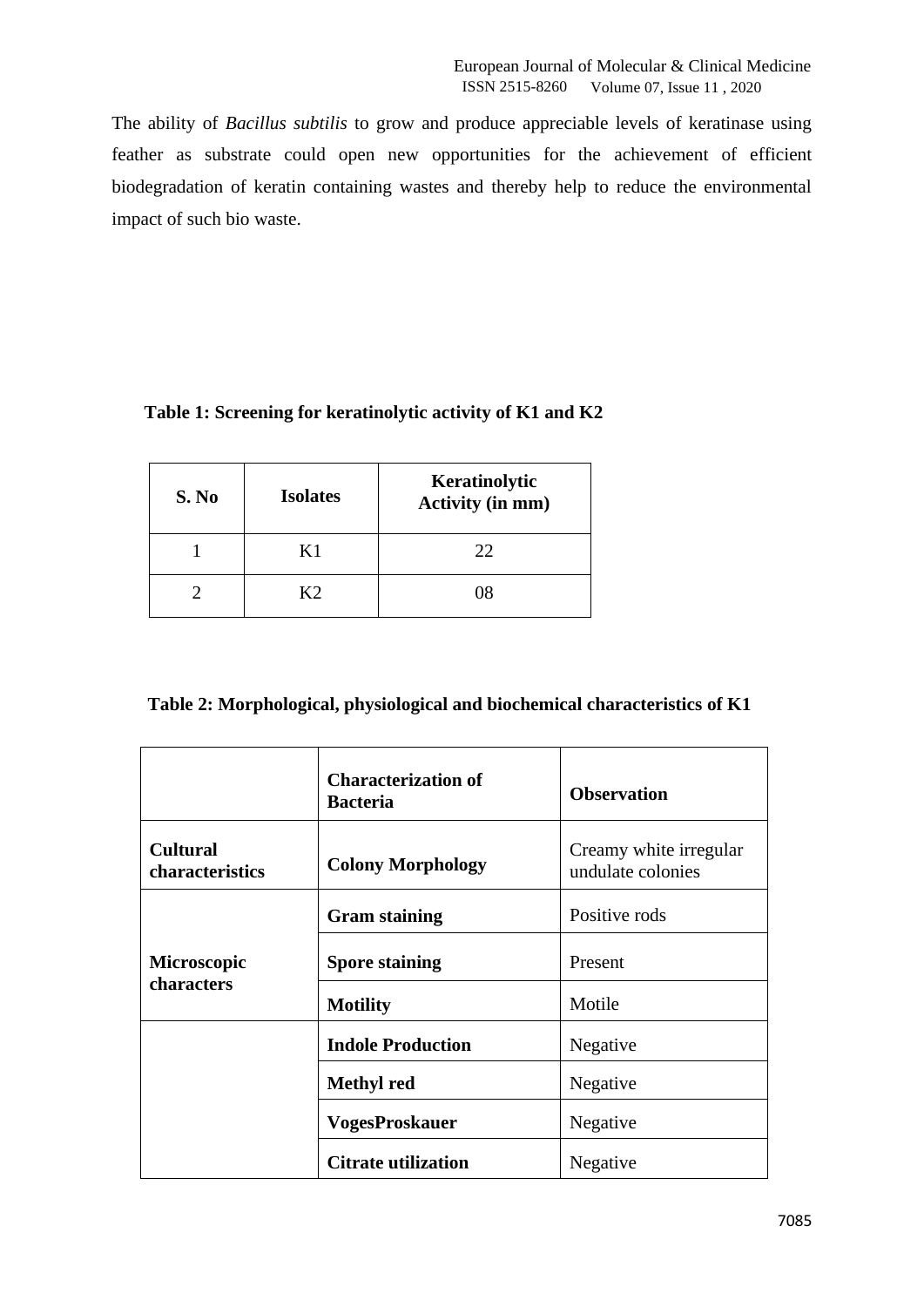| <b>Biochemical</b><br><b>Characteristics</b> | Triple sugar iron agar        | Alkaline slant |
|----------------------------------------------|-------------------------------|----------------|
|                                              | <b>Nitrate Reduction test</b> | Positive       |
|                                              | <b>Gelatin Hydrolysis</b>     | Positive       |
|                                              | <b>Starch hydrolysis</b>      | Positive       |

 **Table 3: Keratinase production by different bacterial species on feather minimal medium**

| <b>Bacteria</b>             | Growth time (In hours)    |                           |                           |                           |                           |                           |
|-----------------------------|---------------------------|---------------------------|---------------------------|---------------------------|---------------------------|---------------------------|
|                             | 25                        |                           | 48                        |                           | 72                        |                           |
|                             | <b>Protein</b><br>content | Keratinolytic<br>activity | <b>Protein</b><br>content | Keratinolytic<br>activity | <b>Protein</b><br>content | Keratinolytic<br>activity |
|                             | (mg/ml)                   | (U/ml)                    | (mg/ml)                   | (U/ml)                    | (mg/ml)                   | (U/ml)                    |
| <b>Bacillus</b><br>subtilis | 0.72                      | 88                        | 0.96                      | 176                       | 0.79                      | 76                        |

# **Table 4: Effect of various carbon sources on keratinase Production**

| <b>Carbon sources</b> | Keratinase activity (U/ml) |
|-----------------------|----------------------------|
| Fructose              | 140                        |
| Lactose               | 102                        |
| Sucrose               | 98                         |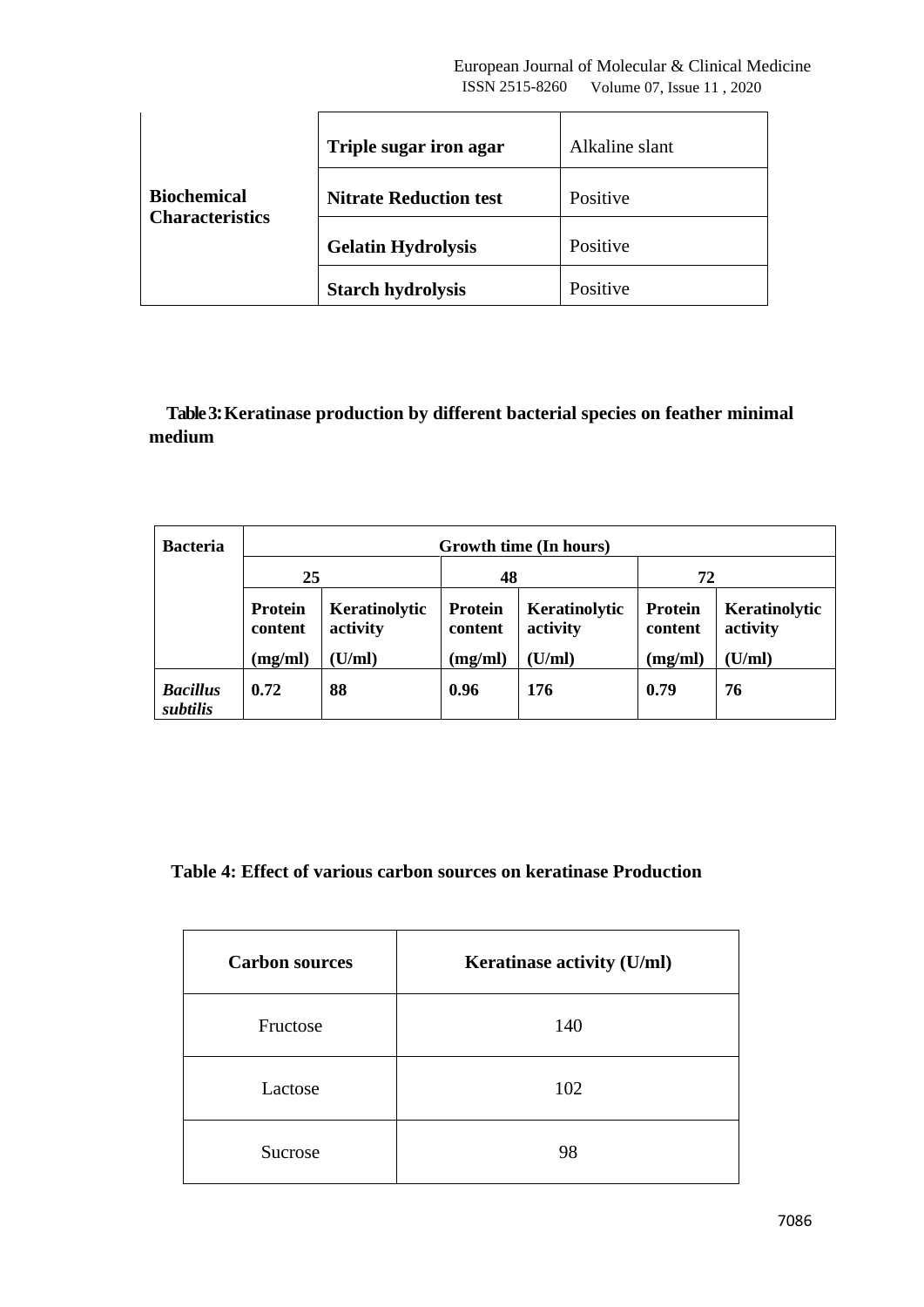European Journal of Molecular & Clinical Medicine ISSN 2515-8260 Volume 07, Issue 11 , 2020

| Mannitol        | 112 |
|-----------------|-----|
| <b>Starch</b>   | 88  |
| <b>Dextrose</b> | 140 |

# **Table 5: Effect of various Nitrogen sources on keratinase Production**

| <b>Nitrogen sources</b> | Keratinase activity (U/ml) |
|-------------------------|----------------------------|
| Casein                  | 100                        |
| <b>Yeast extract</b>    | 114                        |
| Peptone                 | 108                        |
| Gelatin                 | 104                        |
| Sodium nitrate          | 106                        |

# **Table 6: Effect of Various pH on Keratinase Production**

| pH | Keratinase activity (U/ml) |
|----|----------------------------|
| 5  | 116                        |
| 6  | 114                        |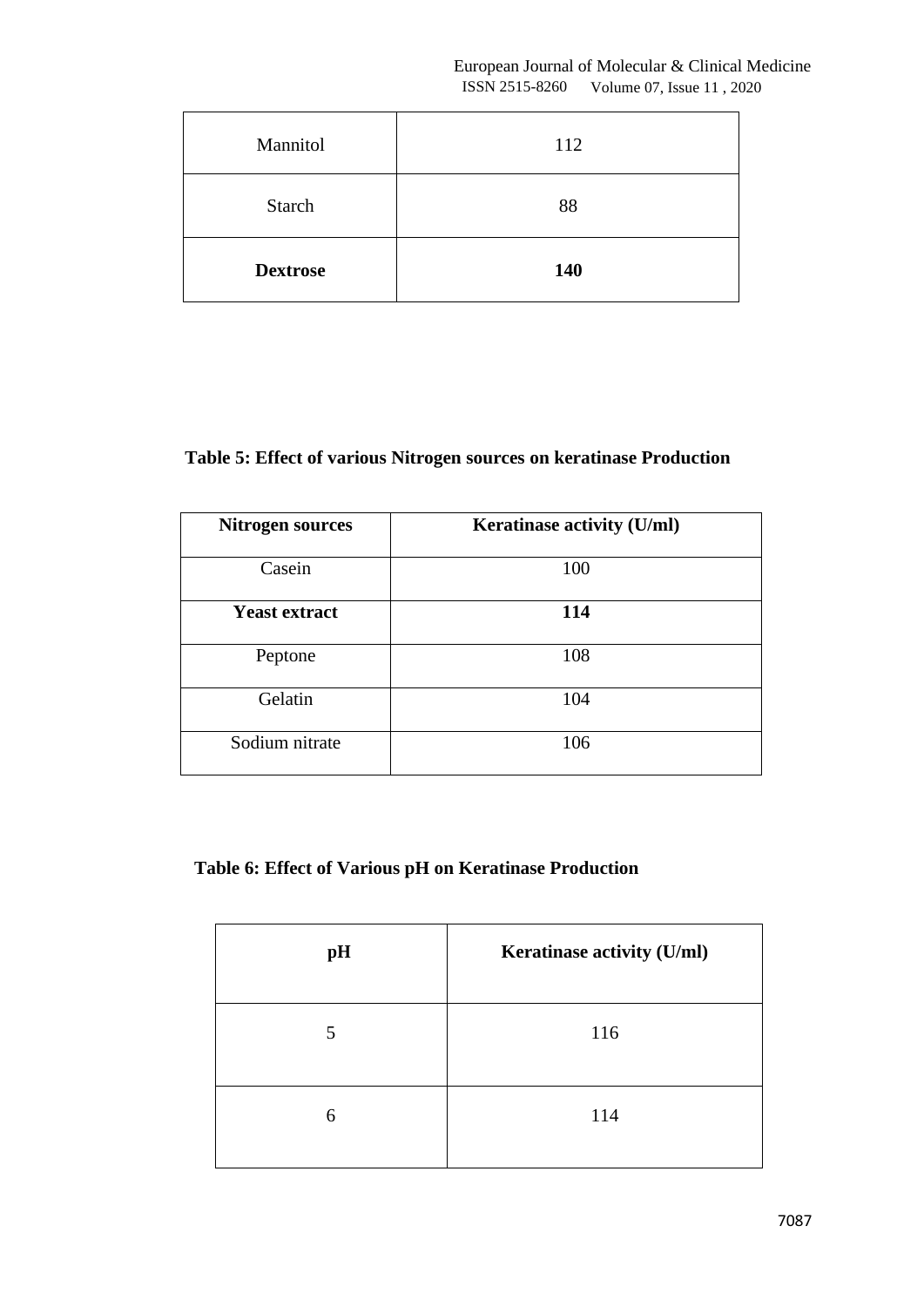|                | European Journal of Molecular & Clinical Medicine |
|----------------|---------------------------------------------------|
| ISSN 2515-8260 | Volume 07, Issue 11, 2020                         |

| 7  | 120 |
|----|-----|
| 8  | 118 |
| 9  | 112 |
| 10 | 96  |

# **Table 7: Effect of Various Temperature on Keratinase Production**

| $Temperature(^0C)$ | Keratinase activity (U/ml) |
|--------------------|----------------------------|
| 30                 | 120                        |
| 40                 | 122                        |
| 50                 | 120                        |
| 60                 | 116                        |
| 70                 | 114                        |
| 80                 | 112                        |

# **REFERENCES:**

- **[1].** Rahayu, Sulistyo R.D.J and Dinoto A, Enzymatic Properties of microbial solid starters on coconut oil recovery. Proceeding of the international seminar on Chemistry, (2008), 679-689.
- **[2].** Teresa K.K. and Justyna B. Biodegradation of keratin waste: theory and practical aspects, Waste Management, 31, (2011), 1689-1701.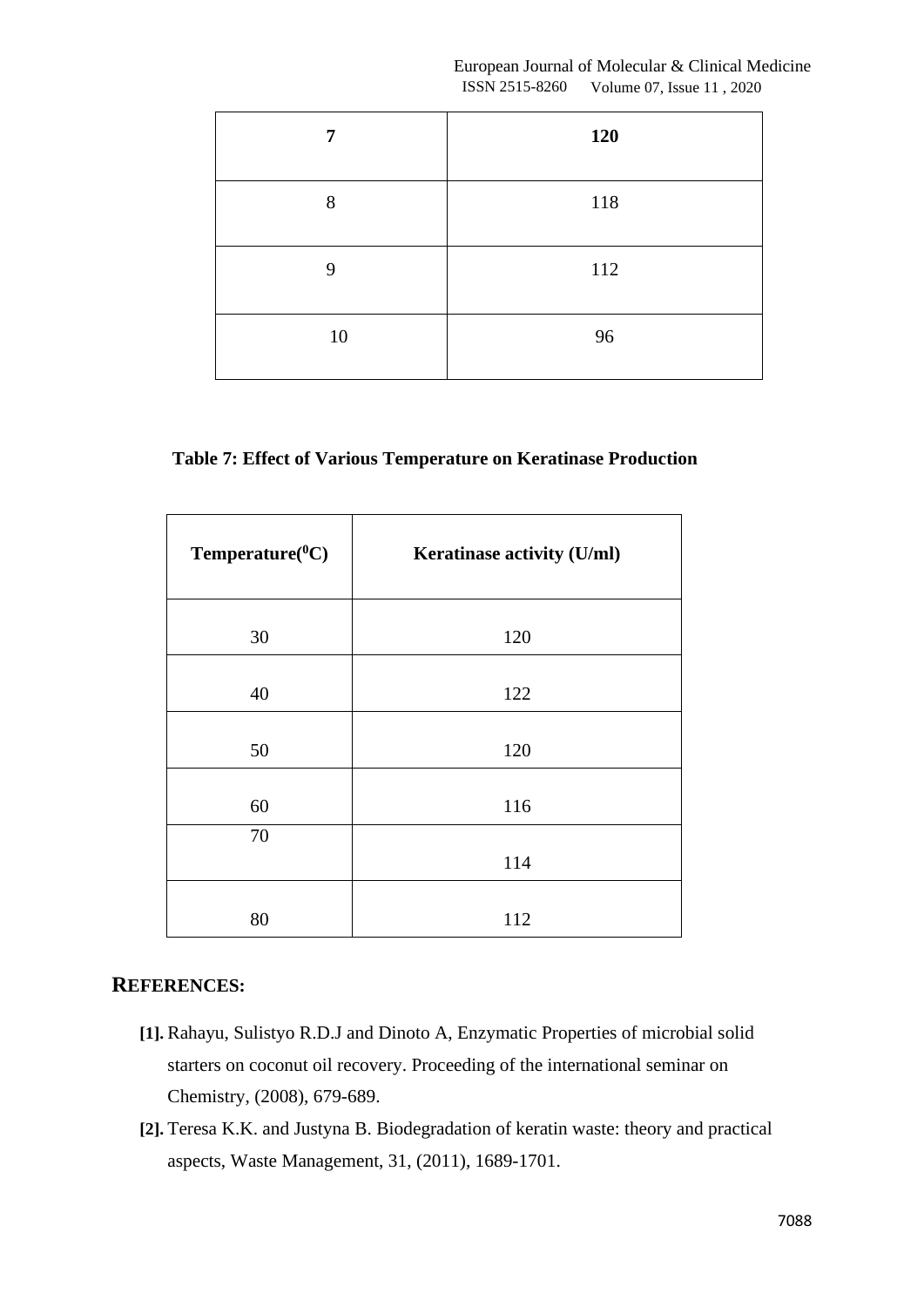- **[3].** Tarun Kumar K, Anima S, Vishnu S and Subhash C, Keratin Waste: The Biodegradable Polymers, Keratin, Miroslav Blumenberg, IntechOpen, (2018), 151.
- **[4].** McGovern V, Recycling poultry feathers: more bang for the cluck. Environmental health perspective (108), (2000), A366-A369.
- **[5].** Sarita A, Neeraj W, Degradation of chicken feather a poultry waste product by keratinolytic bacteria isolated from dumping site at Ghazipur poultry processing plan, international journal of poultry science, 9(5); (2010). 482-489.
- **[6].** Papadopoulos I and Alleyne J. Health of minority ethnic groups. In papadopouls et al: Jha Transcultural care. A guide for health care professionals. Quay publications, Dinton. (1998).
- **[7].** Cheung H, Ho M, Lau K, Cardona F and Hui D, Natural fibre-reinforced composites for bioengineering and environmental engineering applications. Composites Part B: Engineering, 40(7): 2009. 655-663.
- **[8].** Onifade, A.A, Al-Sane N.A., Al-Musallam A.A. and Al-Zarban S. A review: potentials for biotechnological applications of keratin degrading microorganisms and their enzymes for nutritional improvement of feathers and other keratins as livestock feed resources. Bioresour. Technol. 66: (1998). 1-11.
- **[9].** Choudhary R.B, .Jana A.K and .Jha M.K, Enzyme technology applications in leather processing.Indian Journal of Chemical Technology.Vol 11. (2004). 659-671
- **[10].** Brandelli, A. Bacterial keratinases: useful enzymes for bioprocessing agroindustrial wastes and beyond. Food Bioprocess Technol. 1: (2008). 105-116.
- **[11].** Arunachalam M, Sivakumar P and Muralidharan M, Proceedings of the national seminar New Trends I. Fishery Development in India. Punjab University, Chandigarh. February 16-18, 2005. 253-286.
- **[12].** Muthusamy, selvakumar T, Production of keratinolytic enzyme by a newly isolated feather degrading Bacillus sp from chicken feather waste. Int. J.,vol 4. (2011). B260.
- **[13].** Shih J.C.H, Wang J.J, Keratinase technology: From feather degradation and feed additive, to prion destruction. CAB Reviews: Perspectives in Agriculture, Veterinary Science, Nutrition and Natural Resources, (1992), 1:6.
- **[14].** Shih, J.C.H. Recent development in poultry waste digestion and feather utilization a review poultry science (72), (1993). 1617 -1620.
- **[15].** Lin X, Inglis G.D, Yanke L.J, Cheng K.J, Selection and characterization of featherdegrading bacteria from canola meal compost. J. Ind. Microbiol. Biotechnol. 23: (1992). 149-153.